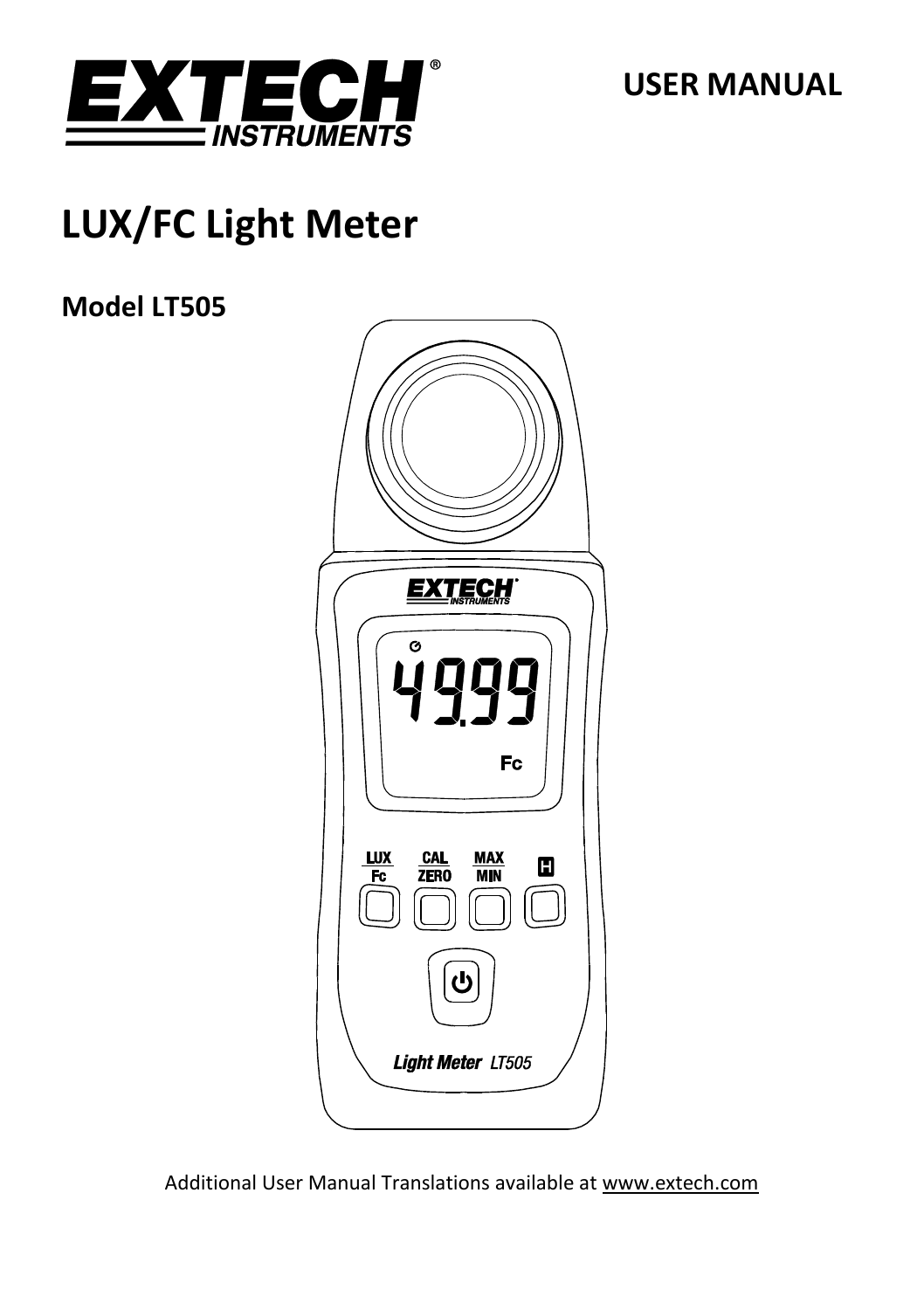### *Introduction*

Thank you for selecting the Extech Model LT505 LUX/FC Light Meter. The LT505 measures light from fluorescent, metal halide, high-pressure sodium and incandescent sources in lux and footcandles. This device is shipped fully tested and calibrated and, with proper use, will provide years of reliable service. Please visit our website [\(www.extech.com\)](http://www.extech.com/) to check for the latest version and translations of this User Manual, Product Updates, Product Registration, and Customer Support.

### *Features*

- Measure intensity of light (illuminance) in lux or foot-candles
- Light sensor with cosine correction
- Low battery indicator
- Data hold
- Auto-ranging
- Auto Power OFF (APO)
- Light weight, compact, design

### *Safety*

Please read the entire User Manual before operating this device. Use the meter only as specified and do not attempt to service or open the meter housing.

- Do not use the meter in the presence of explosive gas or vapor
- Do not expose the meter to extremes in temperature or to high humidity
- Please dispose of batteries and meter responsibly and in accordance with all applicable laws and regulations
- Do not allow children to handle the meter or the protective cover

### *Meter and LCD Description*

- 1. Light Sensor (protective sensor cover not shown)
- $2 \cdot \text{ICD}$
- 3. LUX-FC button
- 4. CAL-ZERO button
- 5. Power button
- 6. Data Hold button
- 7. MAX-MIN Record button

Note: Battery compartment and Tripod mount on rear of meter

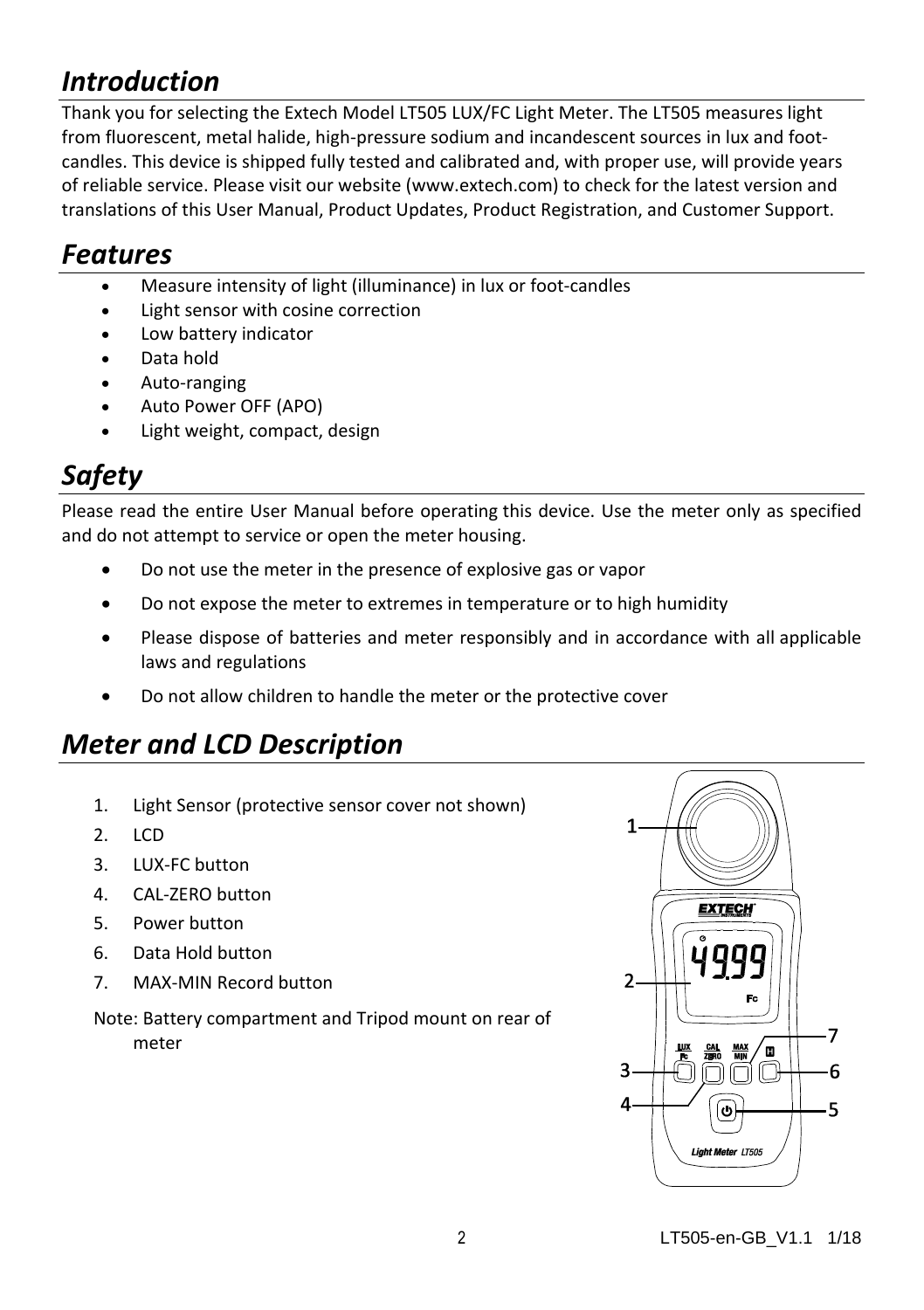- 1. Battery status
- 2. Auto Power OFF (APO)
- 3. Data Hold
- 4. Maximum reading
- 5. Average reading
- 6. Minimum reading
- 7. Measurement
- 8. Units of measure
- 9. Calibration (ZERO)



### *Operation*

#### **Meter Power**

Power the meter by long pressing the  $\bigcup$  button. The meter will begin displaying light intensity readings. If the LCD does not switch on, check the batteries located in the rear battery compartment. Short press power button to turn OFF the meter.

#### **Zero Calibrate the Sensor**

- 1. Place the protective cover over the sensor and press the  $\bigcup$  button to power on the meter.
- 2. If the display does not read '0.0' short press the  $\frac{CAL}{ \overline{z_{FR0}}}$  button.
- 3. The CAL icon will appear in the secondary display.
- 4. The CAL icon will switch OFF when the calibration has been completed.
- 5. If the protective cap is not covering the sensor when the  $\frac{CAL}{ ZER0}$  button is pressed, the LCD display will read "CAP". In this case, please cover the sensor with the cap and restart this procedure.
- 6. It is recommended that the meter be switched off and then on again when repeating the zero calibration function.

#### **Taking Measurements**

Remove the sensor cover and aim the sensor toward the light source. View the measurement on the meter's display.

#### **Selecting the Unit of Measure**

 $\frac{2}{\pi}$  Lux<br>Press the  $\frac{2}{\pi}$  button to toggle the units between Lux and Foot-candles. The units will indicate in the display.

#### **Data Hold**

Short press the  $\Box$  button to freeze or unfreeze a reading on the display.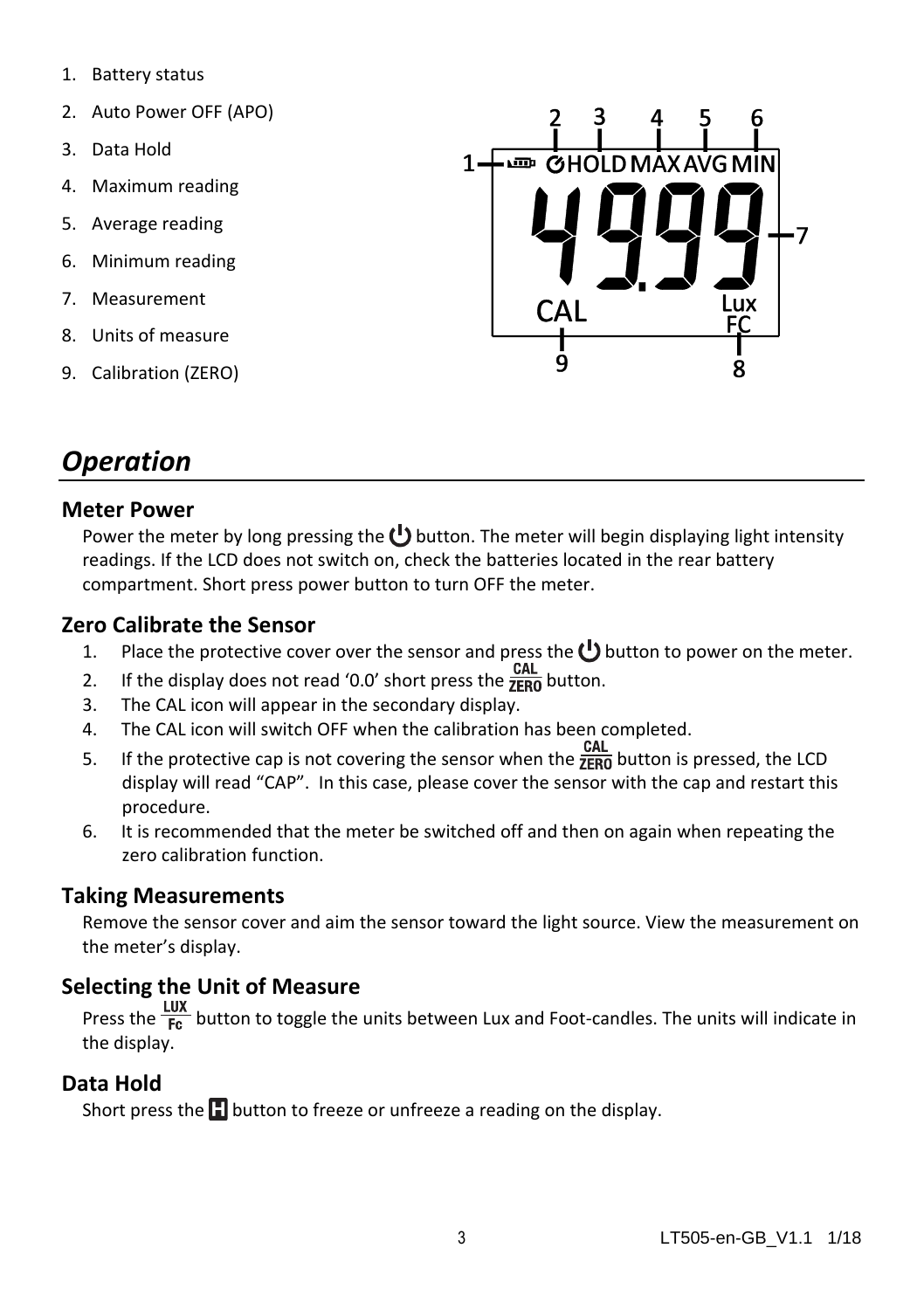#### **MAX/MIN Button**

The meter records the maximum, minimum, and average readings as described below:

- 1. Short press the  $\frac{MAX}{MIN}$  button and the meter will begin tracking the maximum, average, and minimum measurements. The MAX icon will display at the top of the LCD indicating the meter is now showing the maximum reading. The reading will not change until a higher reading is registered.
- 2. Short press the  $\frac{MAX}{MIN}$  button again to switch from MAX to AVG, where the meter will show the average measurement value. The AVG icon will display in the LCD indicating the meter is now showing the average reading.
- $\frac{3.5}{2}$  Short press the  $\frac{3.5}{2}$  button again to change the mode from AVG to MIN, where the meter will show the minimum measurement value. The MIN icon will display in the LCD indicating the meter is now showing the minimum reading.
- 4. Short press the  $\frac{MAX}{MIN}$  button to step through MAX-AVG-MIN readings.
- $\frac{MAX}{M}$  To exit this mode, long press the  $\frac{MAX}{M}$  button. The MAX/AVG/MIN display icons will switch off, and the meter will return to normal operating mode.

#### **Auto Power OFF (APO)**

In order to conserve battery life, the meter will automatically shut off after approximately 12 minutes of inactivity. The  $\mathcal G$  icon will appear in the display when APO is enabled.

To turn APO on or off, with the meter powered ON, long press the  $\mathbf{C}^{\mathbf{I}}$  button. The  $\boldsymbol{\alpha}$  icon will appear in the upper LCD when APO is enabled and disappear when APO is disabled.

### *Measurement Considerations and User Tips*

 For maximum accuracy allow the light being measured to fall directly on the sensor as perpendicular as possible with a minimal angle of incidence.



- When the meter is not in use, please keep the protective cap over the light sensor. This will prolong the life of the sensor.
- When the meter is to be stored for long periods, please remove the batteries and store them separately. Batteries can leak and cause damage to the meter's components.
- Avoid areas of high temperature and humidity when using this instrument.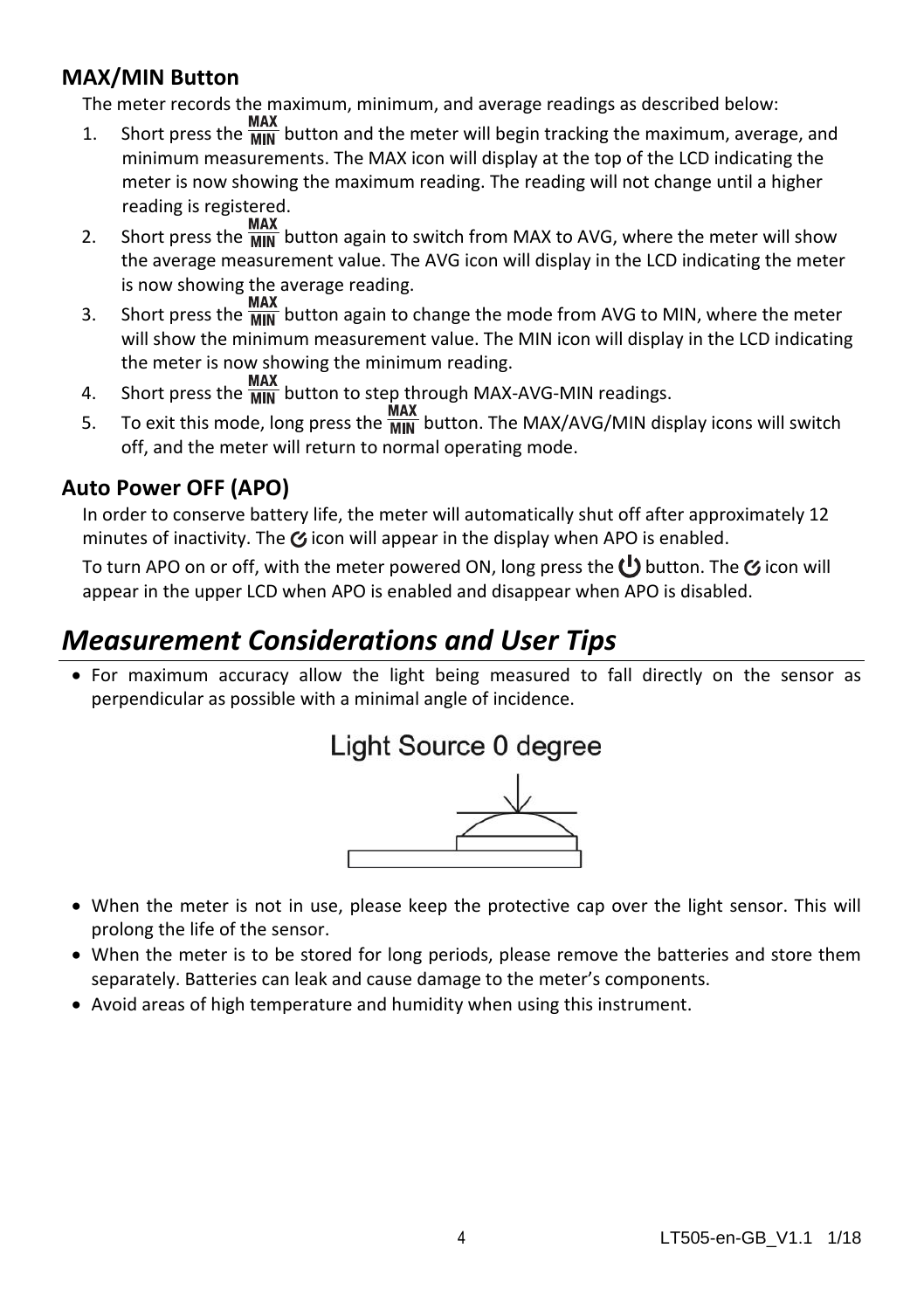### *Maintenance*

### **Battery Replacement**

- 1. Power OFF the meter.
- 2. Press the button that secures the battery compartment at the back of the meter while sliding the battery compartment cover off in a downward motion.
- 3. Replace the two (2) 'AAA' batteries observing correct polarity.
- 4. Re-assemble the meter before use.

Safety: Please dispose of batteries responsibly; never dispose of batteries in a fire, batteries may explode or leak. If the meter is not to be used for 60 days or more, remove the battery and store separately.



Never dispose of used batteries or rechargeable batteries in household waste.

As consumers, users are legally required to take used batteries to appropriate collection sites, the retail store where the batteries were purchased, or wherever batteries are sold.

**Disposal:** Do not dispose of this instrument in household waste. The user is obligated to take end-of-life devices to a designated collection point for the disposal of electrical and electronic equipment.

#### **Cleaning and Storage**

Periodically wipe the case with a damp cloth and mild detergent; do not use abrasives or solvents.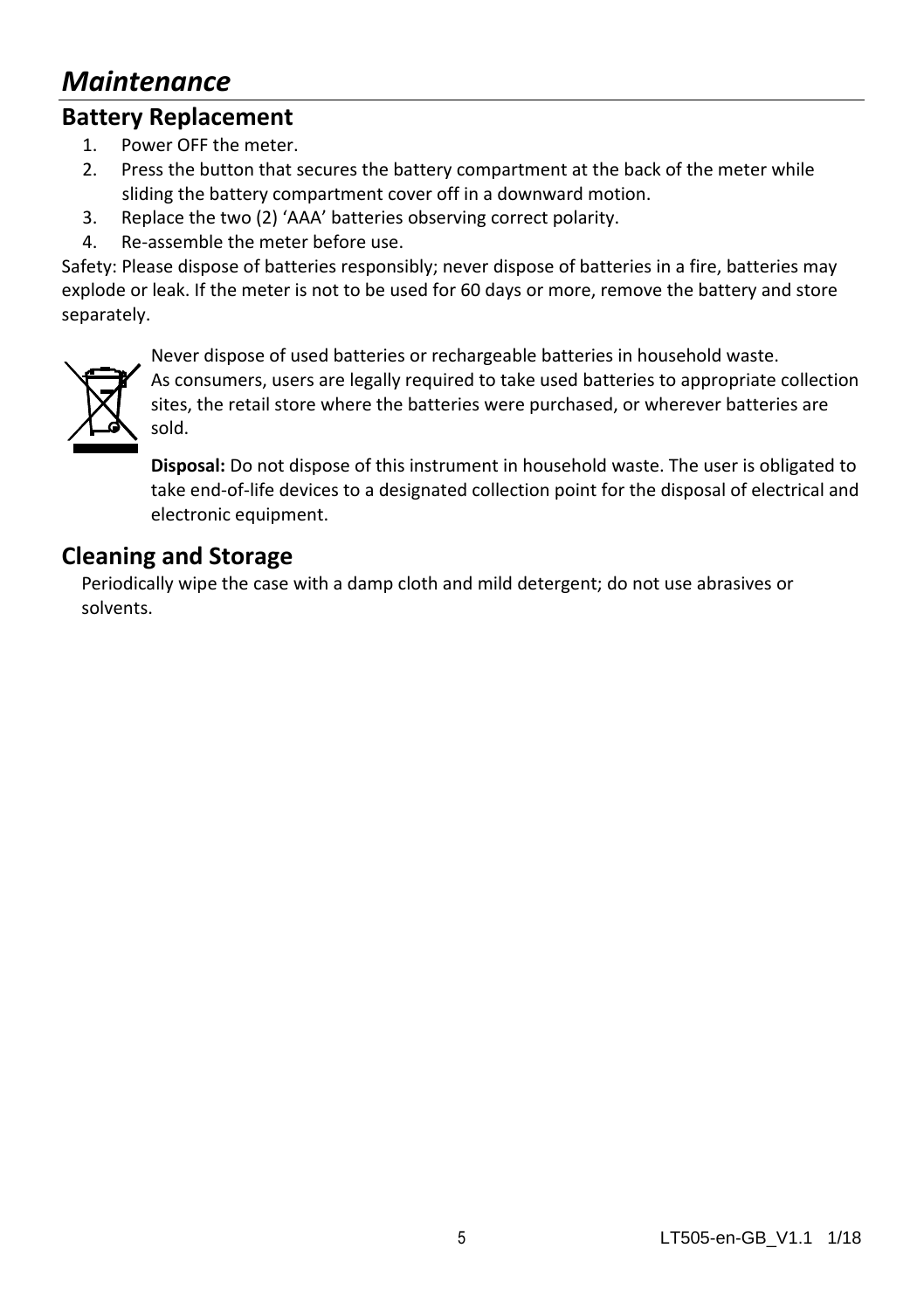## *Specifications*

| Display                        | 9999 count LCD                                                                                                             |  |  |  |
|--------------------------------|----------------------------------------------------------------------------------------------------------------------------|--|--|--|
|                                | Sampling rate 2.5 times per second                                                                                         |  |  |  |
| Light sensor                   | Silicone photodiode with cosine correction filter                                                                          |  |  |  |
| <b>Measurement Units</b>       | LUX and FC (Foot candles)                                                                                                  |  |  |  |
| Lighting source types          | Fluorescent, metal halide, high-pressure sodium, and<br>incandescent                                                       |  |  |  |
| Input Overload Display         | ʻOĽ                                                                                                                        |  |  |  |
| Tripod mount                   | On back of meter                                                                                                           |  |  |  |
| Power                          | 2 x 1.5V AAA batteries                                                                                                     |  |  |  |
|                                | Low battery indicator included                                                                                             |  |  |  |
| Automatic power off            | After approx. 12 minutes of inactivity                                                                                     |  |  |  |
| <b>Operating Temp/Humidity</b> | 5°C to 40°C (40°F to 104°F); <80%RH Max                                                                                    |  |  |  |
| <b>Operating Altitude</b>      | 2000 meters (7000ft) maximum                                                                                               |  |  |  |
| Storage Temp/Humidity          | $-10^{\circ}$ C to 60°C (14°F to 140°F); <70%RH Max                                                                        |  |  |  |
| Dimensions/Weight              | 133 x 48 x 23mm (5.3 x 1.9 x 0.9") /250g (8.8oz)                                                                           |  |  |  |
| Safety                         | For indoor use only. EMC: EN61326-1 (2006), IEC 61000-<br>4-2 (2008, IEC 61000-4-3 (2006) + (2007); Pollution<br>Degree 2. |  |  |  |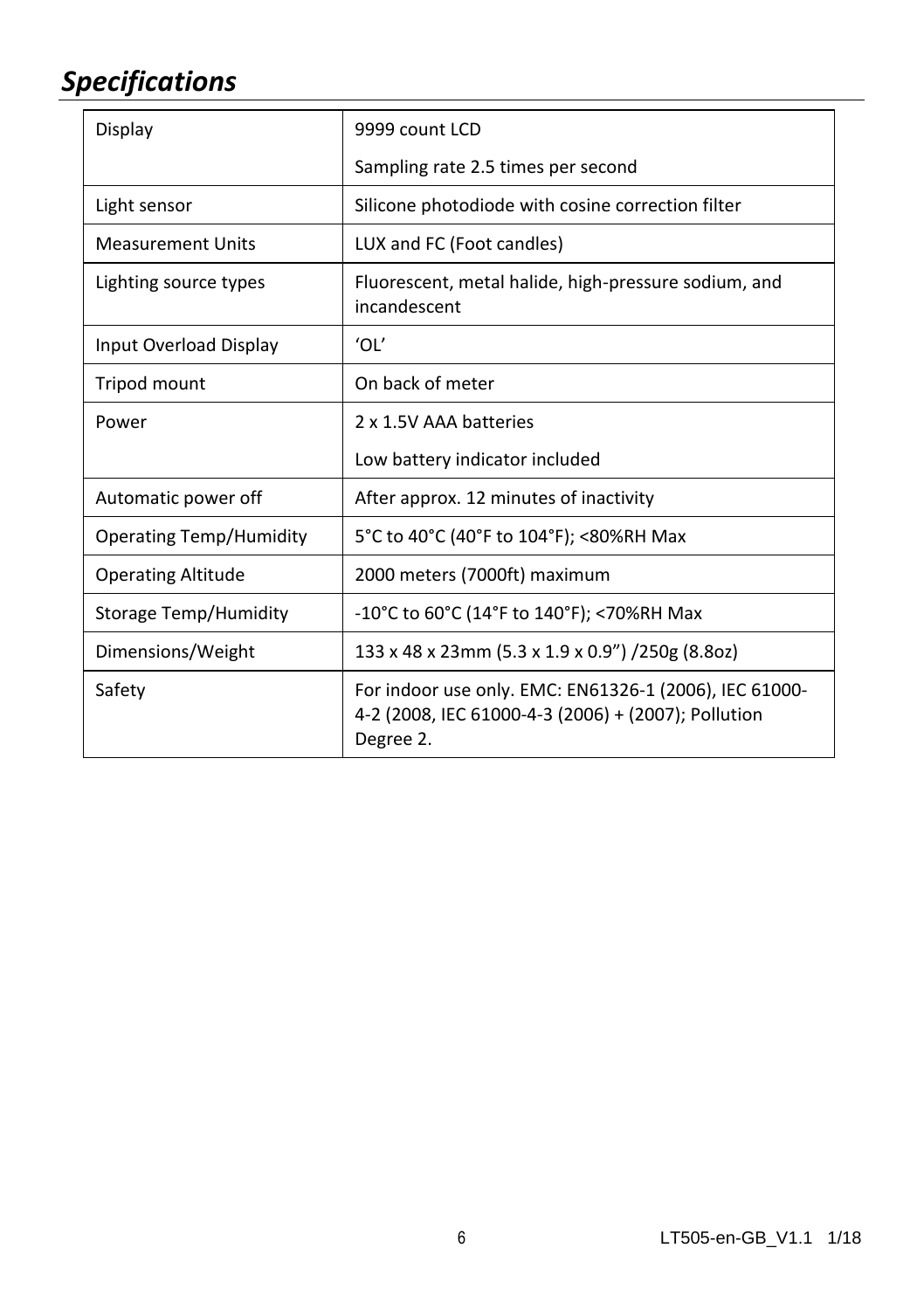| Electrical Specifications (23±5°C) |         |                   |                    |  |  |  |  |  |  |
|------------------------------------|---------|-------------------|--------------------|--|--|--|--|--|--|
| Lux (autorange)                    |         |                   |                    |  |  |  |  |  |  |
| Unit                               | Range   | <b>Resolution</b> | Accuracy           |  |  |  |  |  |  |
| Lux                                | 999.9   | 0.1               | $±3%$ rdg + 3 dgts |  |  |  |  |  |  |
|                                    | 9999    | 1                 |                    |  |  |  |  |  |  |
|                                    | 99 990  | 10                | $±3%$ rdg +10 dgts |  |  |  |  |  |  |
|                                    | 400 000 | 100               |                    |  |  |  |  |  |  |
| Foot-candle (autorange)            |         |                   |                    |  |  |  |  |  |  |
| Unit                               | Range   | Resolution        | Accuracy           |  |  |  |  |  |  |
| fc                                 | 99.99   | 0.01              | $±3%$ rdg + 3 dgts |  |  |  |  |  |  |
|                                    | 999.9   | 0.1               |                    |  |  |  |  |  |  |
|                                    | 9999    | 1                 | $±3%$ rdg +10 dgts |  |  |  |  |  |  |
|                                    | 40 000  | 10                |                    |  |  |  |  |  |  |

Note: All ranges calibrated to a standard incandescent lamp at color temperature of 2856°K